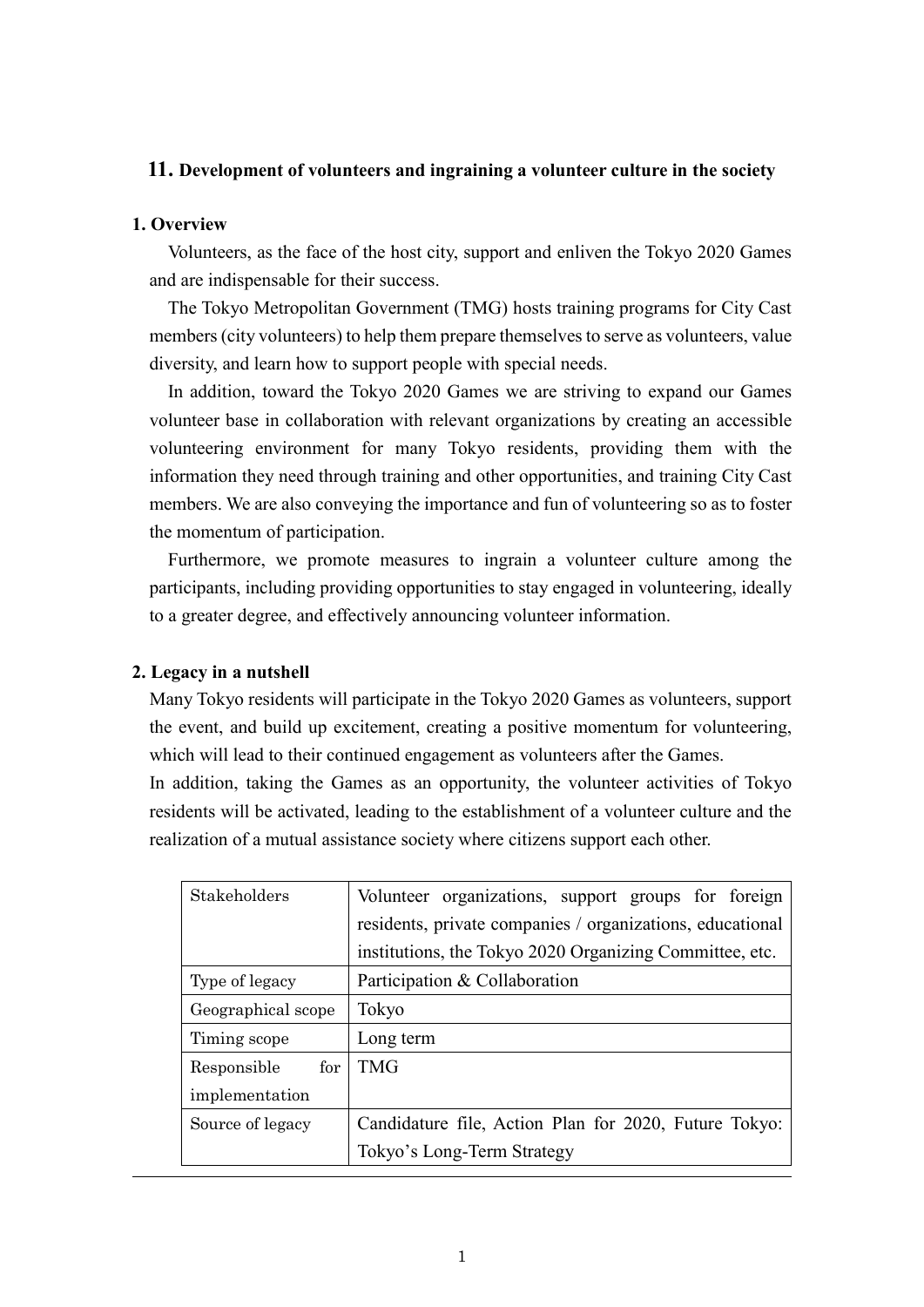| Associated SDGs | 4- Quality Education, 10- Reduced Inequalities, 11-    |
|-----------------|--------------------------------------------------------|
|                 | Sustainable Cities and Communities, 16- Peace, Justice |
|                 | and Strong Institutions, 17- Partnerships              |

# **3. Development**

# **(1) Why**

In Tokyo, volunteer activities have been carried out in various fields such as tourism and disaster prevention, and many volunteers have supported the success of largescale sports competitions such as the Tokyo Marathon.

Nevertheless, although the participation of more Tokyo residents is indispensable for the Tokyo 2020 Games, the rate of active volunteers<sup>\*</sup> in Tokyo was only 24.6% (as of 2011). In order for a large number of people to participate in volunteer activities, it is necessary to take various measures such as further increasing the number of people who are interested in volunteering, and dispelling the anxiety of those who are interested in volunteering but are hesitant to participate, so as to foster the momentum of participation and expand the spread.

## **(2) When**

| FY2014 | The training course of "Foreign Hospitality Language Volunteers"                  |  |  |
|--------|-----------------------------------------------------------------------------------|--|--|
|        | started                                                                           |  |  |
| FY2015 | The "Tokyo Mutual Assistance Society Promotion Guidelines" were                   |  |  |
|        | formulated                                                                        |  |  |
|        | *Nine guidelines were formulated with the principal theme of promoting            |  |  |
|        | volunteer activities to realize a mutual assistance society where Tokyo residents |  |  |
|        | support each other                                                                |  |  |
|        | The "Tokyo Volunteer Activities Promotion Council" was established                |  |  |
| FY2016 | The "Social Contribution Grand Award to Promote the Formation of                  |  |  |
|        | Mutual Assistance Society in Tokyo" was established                               |  |  |
|        | The "Volunteer Strategy for the Tokyo 2020 Games" was formulated                  |  |  |
|        | *This stipulates the basic ideas on how to operate volunteer recruitment and      |  |  |
|        | training at the Tokyo 2020 Games and expand the spread of participants, etc.      |  |  |
| FY2017 | Support for companies trying to establish a volunteer leave system                |  |  |
|        | started                                                                           |  |  |
| FY2018 | Recruitment of city volunteers <sup>*</sup> for the Tokyo 2020 Games and          |  |  |
|        | interviews and briefing sessions for applicants started                           |  |  |
|        | The names of the Tokyo 2020 Games staff ("Field Cast") and city                   |  |  |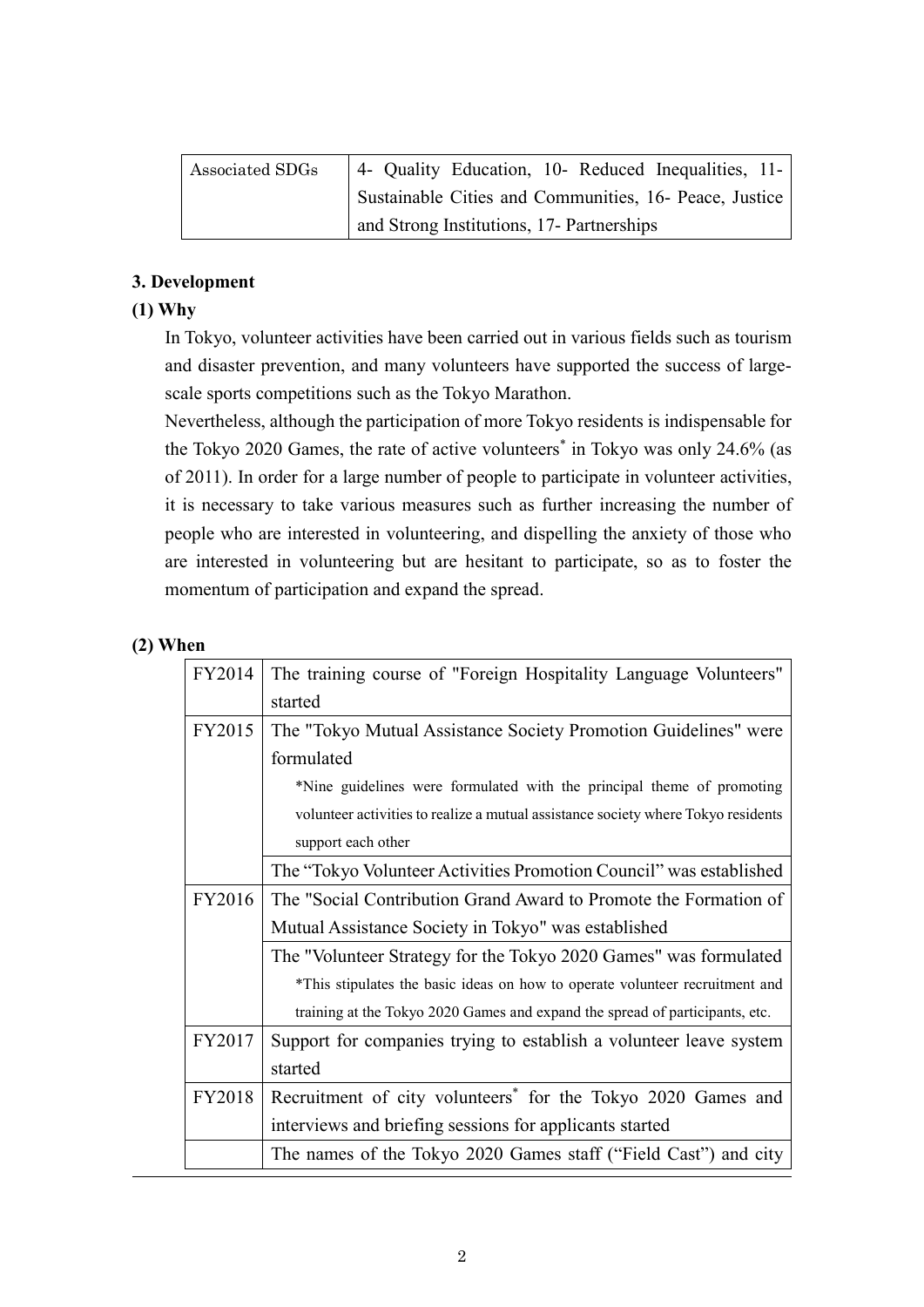|               | volunteers ("City Cast") were announced                                    |
|---------------|----------------------------------------------------------------------------|
| FY2019        | General training for City Cast was implemented                             |
| <b>FY2020</b> | Online City Cast training (general training and follow-up training)        |
|               | was implemented                                                            |
|               | A platform system, "Volunteer Legacy Network," was established             |
|               | Tokyo Metropolitan Foundation "TSUNAGARI" was established                  |
|               | *To realize a society where each and every citizen of Tokyo can shine, the |
|               | foundation implements projects to build a society of mutual assistance by  |
|               | promoting the creation of an intercultural inclusive society by providing  |
|               | support to foreign residents, embedding a volunteer culture, and assisting |
|               | town/resident associations that play central roles in local communities.   |
| FY2021        | Leadership training, role-specific training and venue-specific training    |
|               | were offered to City Cast. We asked their intention to continue with       |
|               | volunteer activities after the Games.                                      |
|               | Management of City Cast at the Tokyo 2020 Games                            |
|               | Operation of the Volunteer Legacy Network was started                      |

## **(3) Who**

TMG

# **(4) How**

## ① **Training volunteers and securing human resources to support the Games**

- At the Tokyo Volunteer Activities Promotion Council, various entities gather to foster the momentum of participation in volunteer activities.
- $\circ$  Based on the Volunteer Strategy for the Tokyo 2020 Games, we recruit, train and manage our City Cast integrally with the Field Cast (Games volunteers\*) managed by the Tokyo 2020 Organising Committee.
- $\circ$  We implemented a general training program common to both City Cast and Field Cast members to impart basic information essential to volunteers serving at the Games, such as the outline of the Games, the mindset required of a volunteer, the importance of understanding the value of diversity, and measures against infections.
- $\bigcirc$  In diversity training, we demonstrated and explained how to support spectators with special needs, such as people with visual impairments and wheelchair users, enabling City Cast members to learn methods of support tailored to the characteristics of each type of impairment and situation and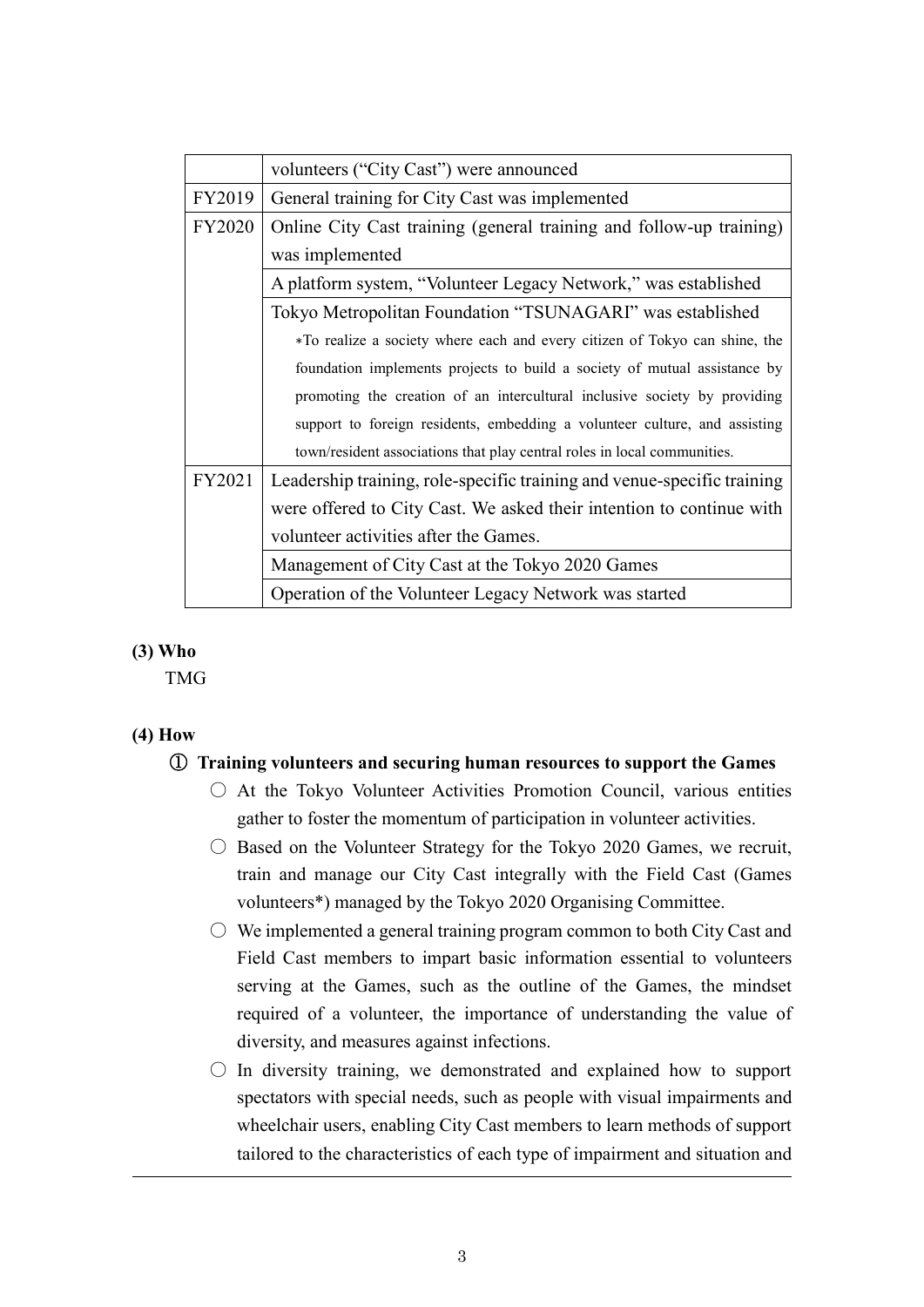provide appropriate service on site.

 $\circ$  After the postponement of the Tokyo 2020 Games, as part of our measures to prevent the spread of infection, we have been fully utilizing online training, which can be received repeatedly whenever and wherever desired by trainees.

 $\leq$ General training for City Cast $>$ <sup>[1]</sup>



[1] < Online City Cast training < > < Online City Cast training < N



- $\circ$  We develop an environment where many Tokyo residents can participate in the Games as volunteers regardless of age, gender, impairment, etc., through smooth cooperation with each related organization and the steady development of various volunteers.
- $\circ$  Through the website (Tokyo Metropolitan Volunteerism Navigation), we foster the momentum of participation by transmitting volunteer information on the Games and information on past Games as well as posting information on volunteers who are currently active.
- We fostered the momentum of participation and a sense of unity in Games volunteers\* and city volunteers through naming that created a sense of solidarity and matching uniform designs.



- $\circ$  We held symposiums to convey the importance, worth, and fun of volunteering at the Olympic and Paralympic Games, and promoted the formation of an environment where people can participate in volunteer activities regardless of whether or not they have an impairment.
- $\circ$  We strive to build the momentum of participation by hosting exchange sessions where City Cast and Field Cast members can get together and share their anticipations and aspirations for volunteer activities.
- $\bigcirc$  Volunteers at the Rugby World Cup 2019<sup>TM</sup> who wish to continue volunteer activities are offered the opportunity to serve as City Cast so that they can build on their experience and know-how.
- $\circ$  We aim to foster the momentum of participation and expand our volunteer

<sup>[1][2][3]</sup> Future Tokyo: Tokyo's Long-Term Strategy (TMG)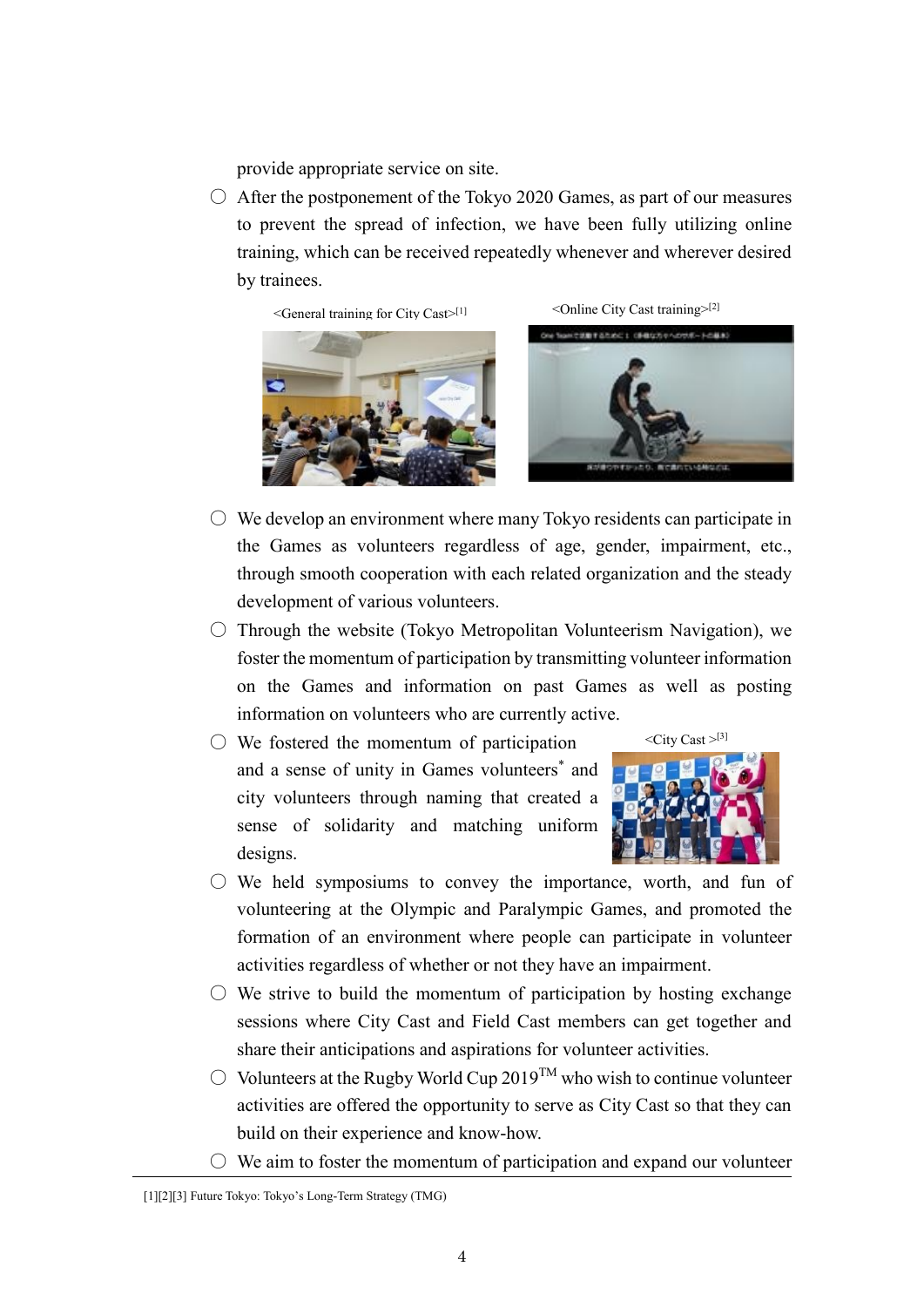base by encouraging people of all generations including families to experience volunteering at the Tokyo 2020 Games.

- $\circ$  In collaboration with municipalities, companies, organizations, etc., we have developed 54,000 Foreign Hospitality Language Volunteers. We will continue with our efforts by hosting follow-up seminars and the like to promote further momentum for these volunteers.
- $\bigcirc$  We nurture volunteer leaders who will be at the core of tourism volunteers and act as instructors, so as to raise the level of tourism volunteers as a whole.
- $\circ$  Targeting junior and senior high school students, the younger generation who will lead the next generation, we will provide lectures to learn how to serve foreign tourists and how to show "hospitality" unique to Tokyo, so as to nurture the " OMOTENASHI (hospitality) Ambassadors", candidates for tourism volunteers.
- $\circ$  We aim to support municipal projects by issuing subsidies to partially fund the expenses for projects pertaining to the training of municipal volunteers serving in local communities during the Tokyo 2020 Games, and volunteer management during the Games period, among others.

#### ② **Promotion of efforts to establish volunteer culture**

- $\circlearrowright$  We establish the spirit of hospitality as a volunteer culture, including volunteering for sports competitions.
- $\circ$  To expand the volunteer base and invigorate volunteer organizations by keeping up the momentum fostered among volunteers who served at the Tokyo 2020 Games, we provide information related to volunteer activities, share volunteer experiences and management know-how, and implement a push strategy in communications based on our platform system.



<sup>[4]</sup> Future Tokyo: Tokyo's Long-Term Strategy (TMG)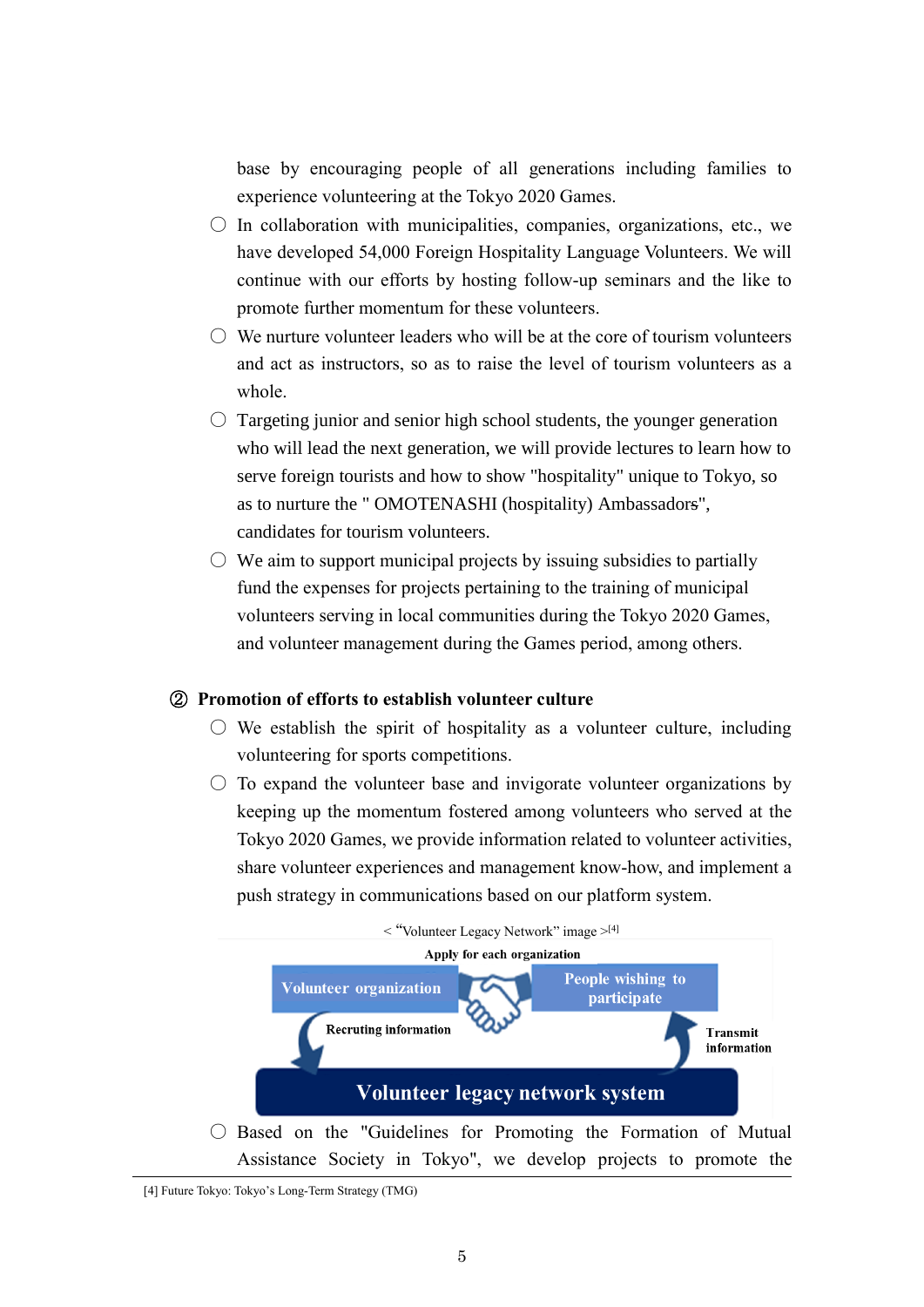formation of a mutual assistance society, such as establishment of an awarding system for social contribution.

- $\circ$  In collaboration with the Tokyo Voluntary Action Center, we support Tokyo residents' volunteer activities and promote cooperation and collaboration with municipalities and CSR divisions of companies.
- $\circ$  To support volunteering by Tokyo residents, we launched the Tokyo Volunteer Portal, a comprehensive portal website where collective and diverse information on volunteer activities can be viewed.
- $\circlearrowright$  We promote mutual assistance in the "new normal" daily life by offering opportunities to participate in volunteering at home through a special section in the portal website.
- $\bigcirc$  In order to promote volunteer activities at universities, we created case studies to learn from specific cases and episodes about the history until the establishment of the Volunteer Center and advanced initiatives at other universities.
- $\circ$  We provide finely tuned support to para-sports volunteers and organizations recruiting such volunteers. For example, we help organizations switch to online recruitment and acceptance of volunteers and provide consultation service and learning opportunities, among others.
- $\circlearrowright$  We implement Olympic and Paralympic Education at all public schools in Tokyo to foster a volunteer mindset among students, help them understand people with impairments, and promote international understanding, while also developing the program into a permanent educational activity to continue beyond the Games.
- $\circlearrowright$  We implement the Olympic and Paralympic Education Awards, so as to recognize outstanding efforts at each school, improve motivation and promote dissemination.
- $\circlearrowright$  We establish a system to promote proactive volunteer activities by junior and senior high school students in order to cultivate the spirit of community service and charity.
- $\bigcirc$  Based on the Volunteer Declaration set forth by students at the Volunteer Summit where all metropolitan high school students attended, we organized a volunteer support team at each school to encourage ongoing volunteering activities after the Olympic and Paralympic Games and foster a volunteer mindset among students so that they can spontaneously participate in a wide range of social contribution activities in their local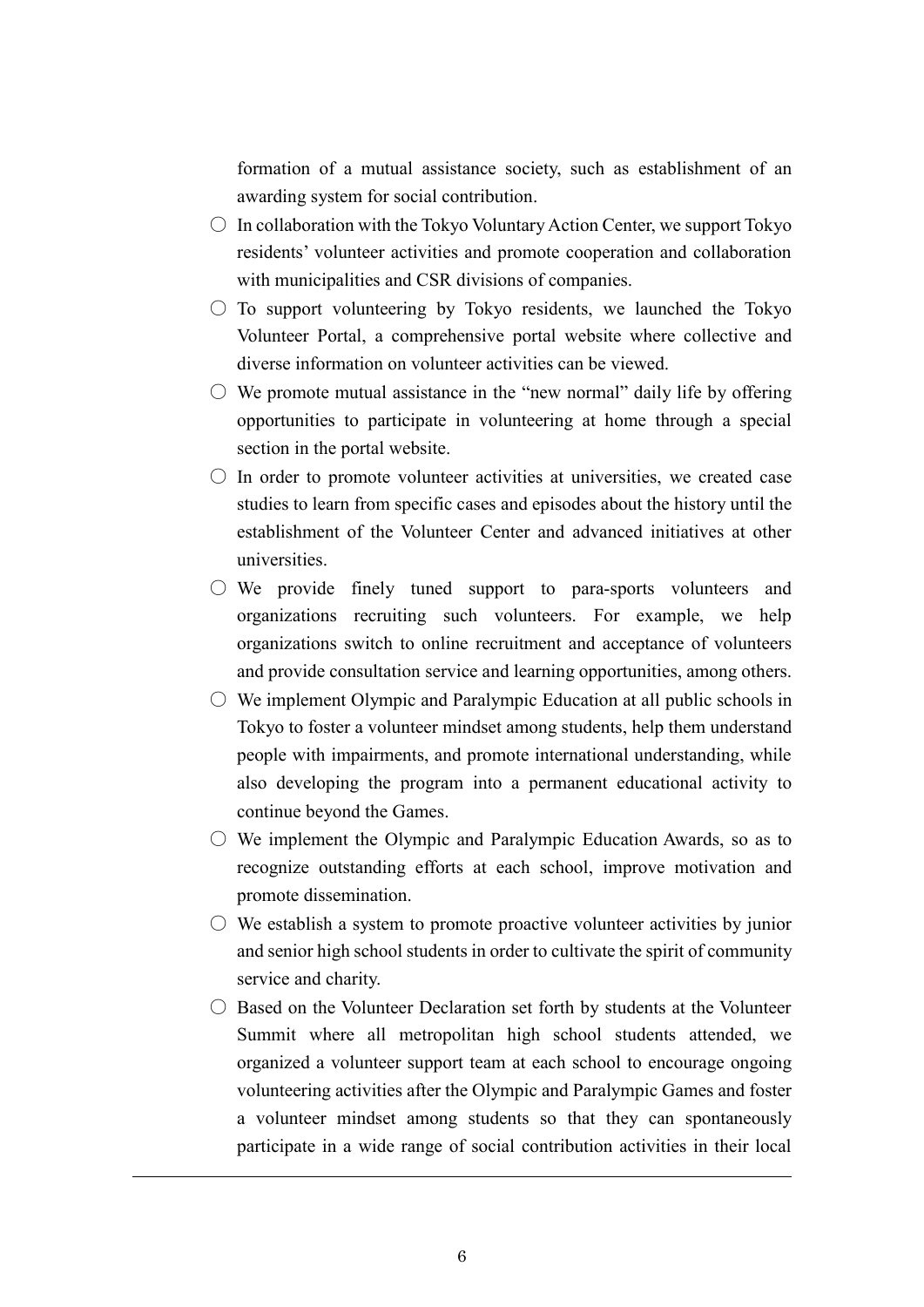communities and companies after they graduate.

- $\circ$  We recruit "TOKYO SECURITY WATCH" members from among citizens and companies participating in crime prevention volunteer activities, so as to secure the safety and security not only in daily life but also during the Games in cooperation with public and private entities.
- $\circ$  In anticipation of the Games, we supported the development of a volunteer leave system with the aim of fostering the momentum of participation and expanding the spread of volunteer participation in companies.

# **(5) Benefits**

Many Tokyo residents participating in the Tokyo 2020 Games as volunteers will gain a one-of-a-kind experience. In addition, by maintaining the heightened momentum for volunteering, we can help a volunteer culture take root and achieve a society of mutual assistance.

| Expansion of the               | • Recruitment of city volunteers for the Tokyo 2020      |
|--------------------------------|----------------------------------------------------------|
| spread of, training,           | Games was implemented (36,649 applicants)                |
| and utilization of             | [Reference] 204,680 applicants for Games volunteers      |
| volunteers (training           | • Decision of the names of volunteers for the Tokyo      |
| of city volunteers)            | 2020 Games                                               |
|                                | (Games Volunteer: Field Cast                             |
|                                | City Volunteer: City Cast)                               |
|                                | · Interviews and briefings for City Cast was             |
|                                | implemented (31,597 participants)                        |
|                                | • General training for City Cast was implemented         |
|                                | · Applicants from volunteers for Rugby World Cup         |
|                                | $2019^{TM}$<br>were recommended to the Organizing        |
|                                | Committee (1,060 applicants)                             |
|                                | • Volunteer training for the Rugby World Cup $2019^{TM}$ |
|                                | was implemented                                          |
|                                | • Jointly managed volunteers at the Rugby World Cup      |
|                                | 2019™ with the RWC Organizing Committee (Of              |
|                                | some 2,400 volunteers, 1,069 will serve as City Cast)    |
| of<br>the $\vert$<br>Expansion | About 54,000 people in total                             |

# **4. Facts and figures**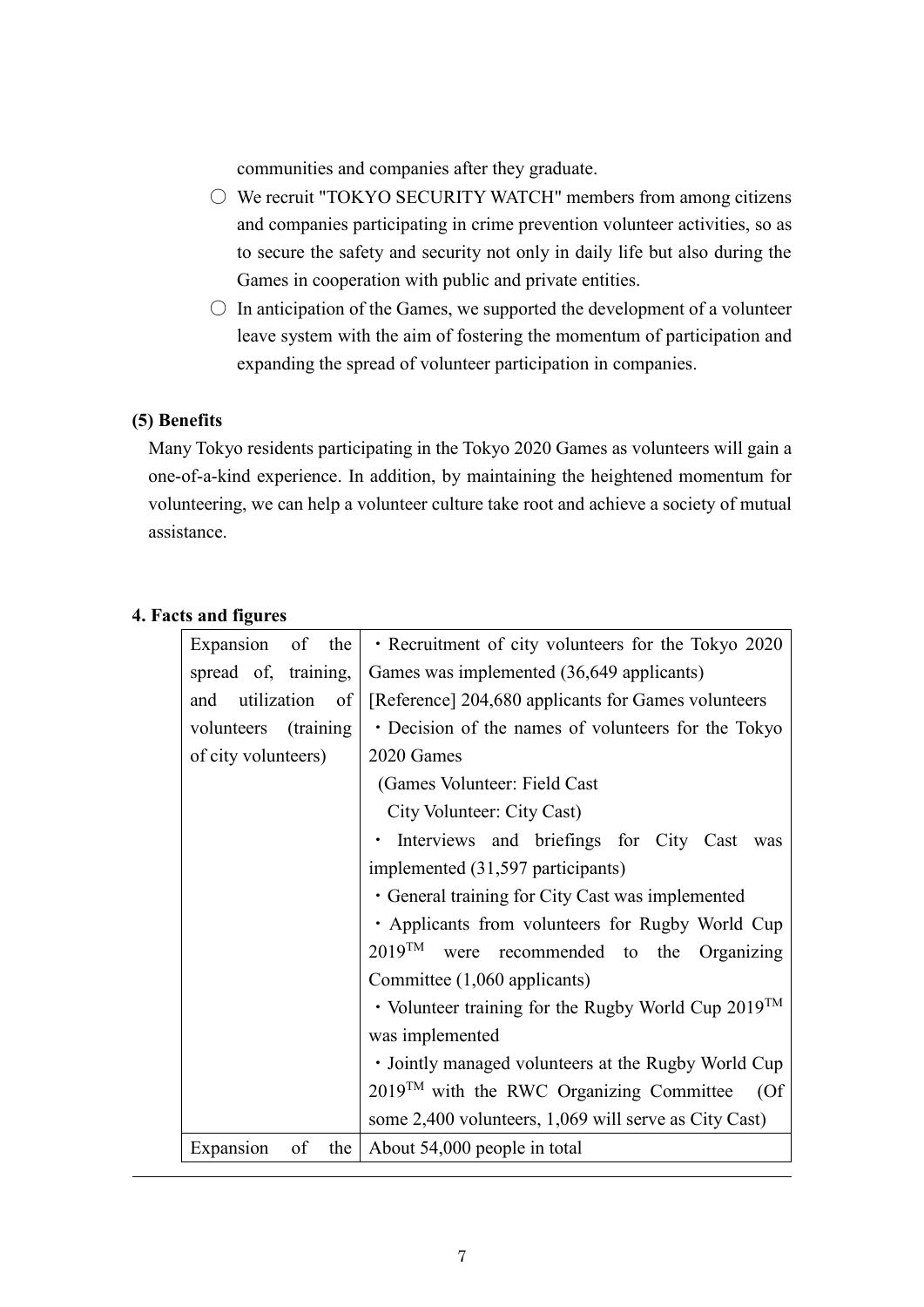| spread of, training,     |                                                         |
|--------------------------|---------------------------------------------------------|
| utilization<br>and<br>of |                                                         |
| volunteers<br>(training) |                                                         |
| hospitality<br>of        |                                                         |
| language volunteers      |                                                         |
| for foreigners)          |                                                         |
| Expansion of the         | 2,637 volunteers registered (as of April 1, 2020)       |
| spread of, training,     |                                                         |
| and utilization<br>of    |                                                         |
| volunteers               |                                                         |
| (utilization of tourism  |                                                         |
| volunteers)              |                                                         |
| Expansion<br>of<br>the   | Number of OMOTENASHI (hospitality) ambassador           |
| spread of, training,     | appointed: 1,103 people in total                        |
| utilization<br>and<br>of |                                                         |
| volunteers<br>(training) |                                                         |
| <b>OMOTENASHI</b><br>of  |                                                         |
| (hospitality)            |                                                         |
| ambassador)              |                                                         |
| Rate<br>of<br>active     | 27.5% (investigated in October 2018)                    |
| volunteers               | [Reference] 22.9% (investigated in October 2016)        |
|                          | At the "Study Group to Promote the Creation of a        |
|                          | Mutual-help Society," which is comprised of experts,    |
|                          | intermediate support organization staff, and others, we |
|                          | discussed possible new mechanisms to encourage a        |
|                          | volunteer culture to take root in the wake of the Tokyo |
|                          | 2020 Games, in addition to existing initiatives         |

((Items in the table are achievements to March 2020 unless otherwise noted)

# **5. Explanation of Terms**

| Rate       | of | active   The ratio of those aged 10 years or older who have                |
|------------|----|----------------------------------------------------------------------------|
| volunteers |    | participated in activities for promoting the welfare of                    |
|            |    | individuals and organizations in their local community                     |
|            |    | with providing their own labor, skills and time without                    |
|            |    | aiming for compensation in the past year                                   |
|            |    | City volunteer (City   Volunteers who guide spectators and others at major |